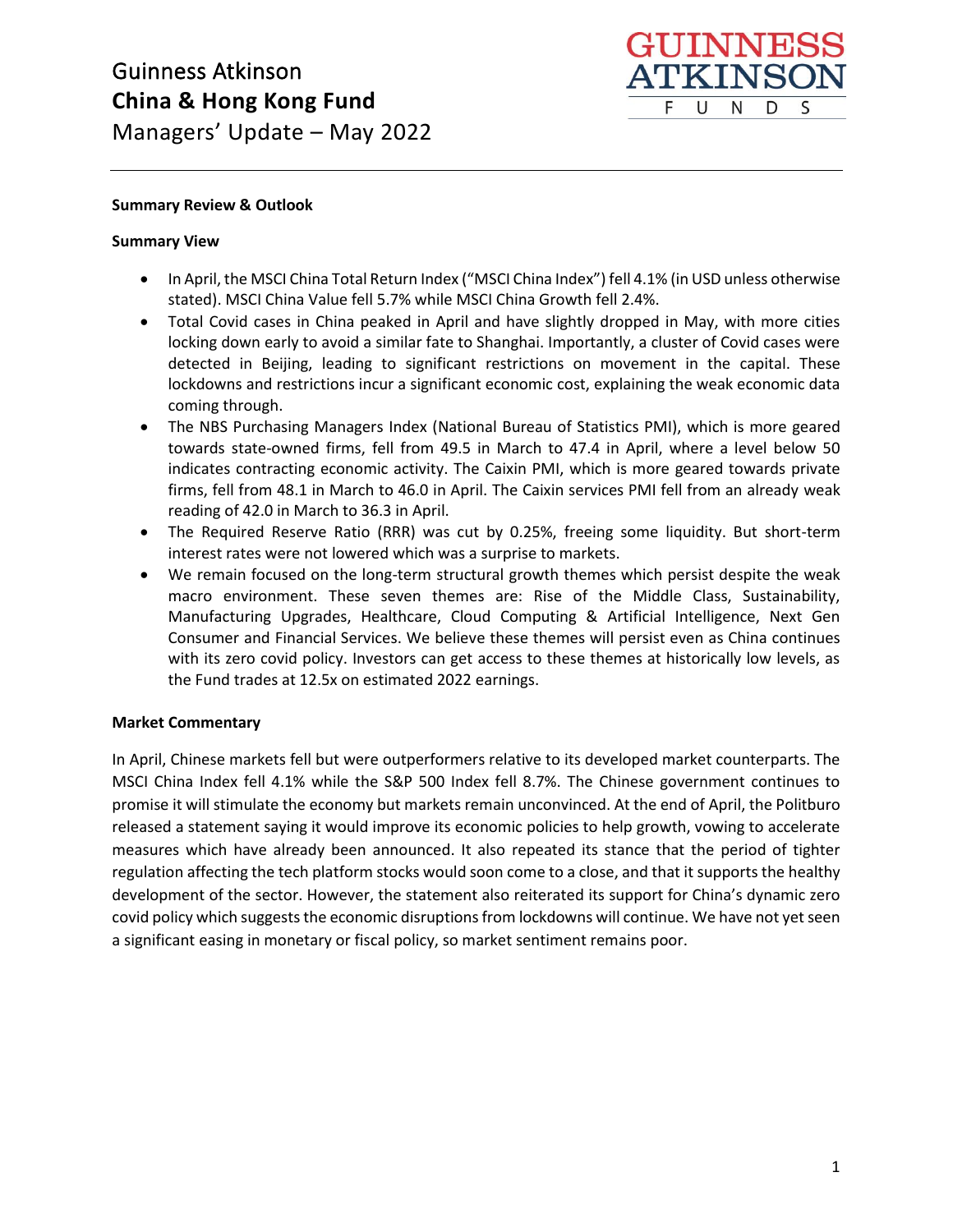

-10% -9% -8% -7% -6% -5% -4% -3% -2% -1% 0% MSCI China MSCI AC MSCI EM MSCI Asia Pacific ex. Japan Europe **MSCI** Golden Dragon MSCI EM ex. China MSCI World S&P 500 MSCI Japan Returns by Market in April 2022

(Data from 03/31/22 to 04/30/22, returns in USD, source: Bloomberg, Guinness Atkinson calculations)

In April, value stocks did worse than growth, as the MSCI China Value Index fell 5.7% while the Growth Index fell by 2.4%. But this masks the significant sell-off in the middle of the month, where at its weakest, Growth was down 14.2% and Value was down 11.0%.



(Data from 03/31/22 to 04/30/22, returns in USD, source: Bloomberg, Guinness Atkinson calculations)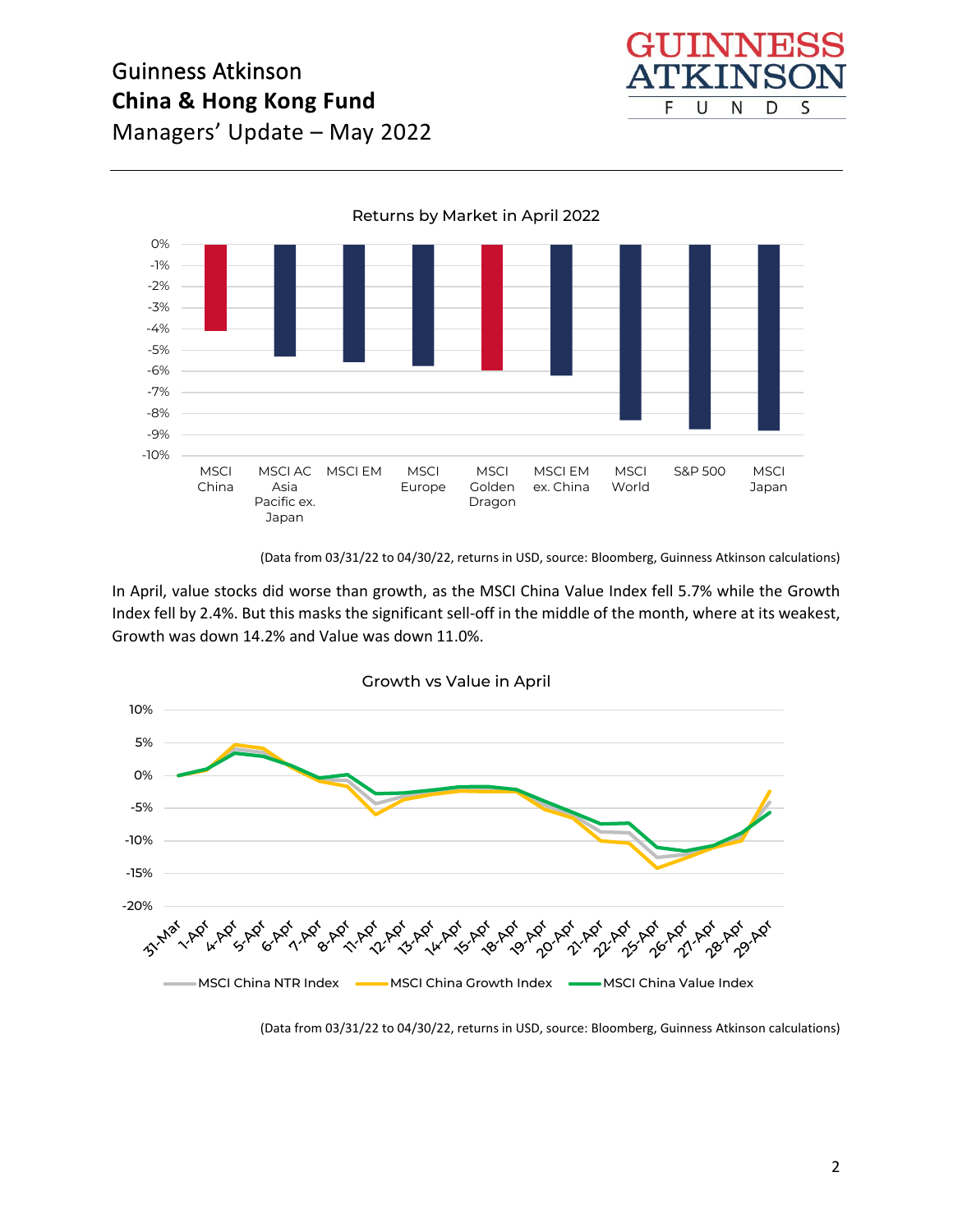In April, the strongest sectors were Communication Services, Real Estate and Consumer Staples. The weakest were Information Technology, Health Care and Materials. Information Technology was weak across subsectors due to weakening end demand and rising costs.

INN

N

S

D

F

U



(Data from 03/31/22 to 04/30/22, returns in USD, source: Bloomberg, Guinness Atkinson calculations)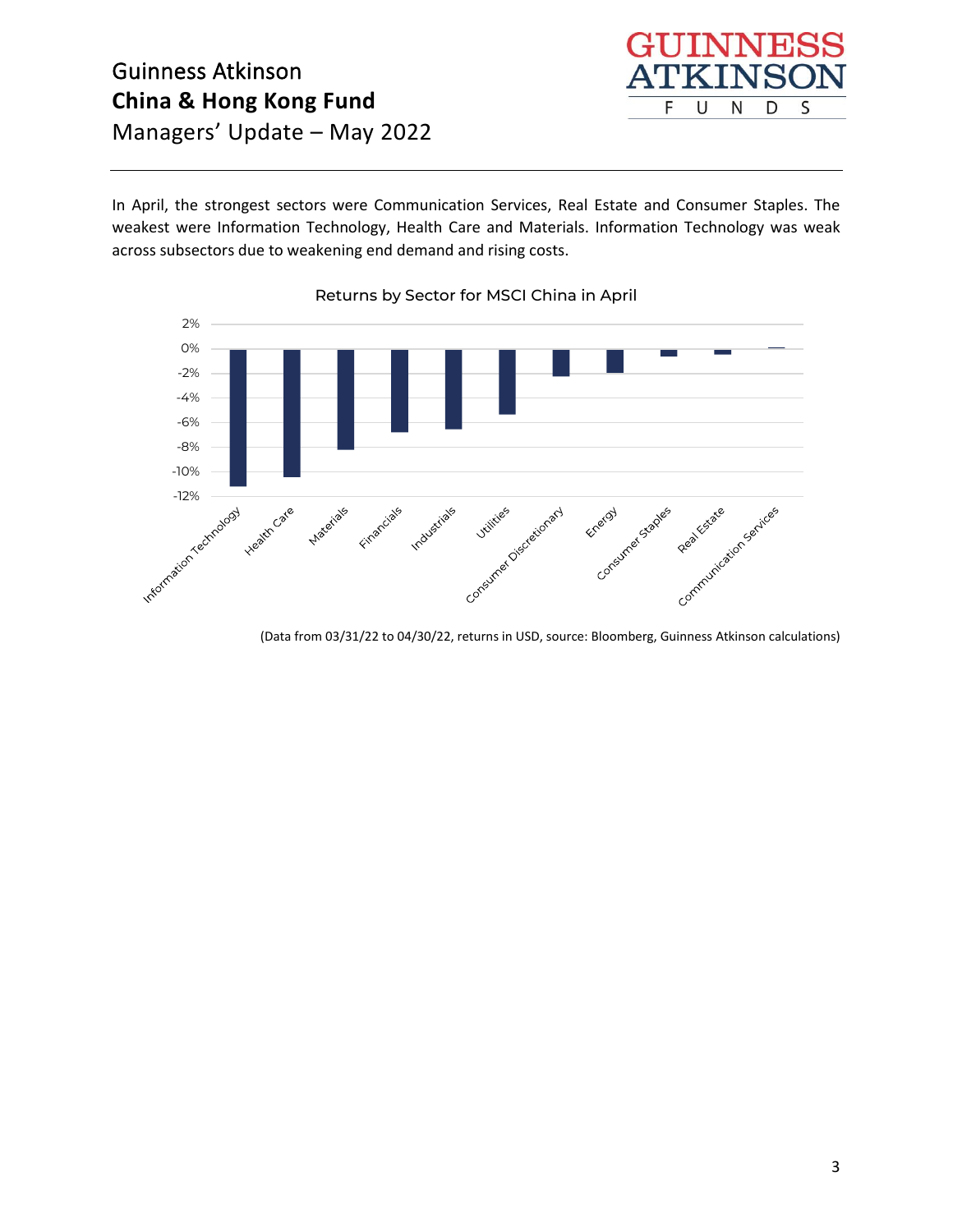

## **Company Operating Performance**

In 2021 the aggregate sales growth of the Fund's current holdings was 11%, which was higher than the aggregate sales growth of the MSCI China Index, which was 9%.



#### 2021 Sales Growth

(Data as of 04/30/22, sales in USD, source: Bloomberg, Guinness Atkinson calculations.)

We argue the higher growth is no coincidence. Our focus on structural growth themes means the Fund's current holdings have, over the past 10 years, grown sales at a much higher rate than the broader market. (Note for the cumulative calculations for the Fund, we look at the aggregate sales growth of the current holdings over the past 10 years. When calculating the aggregate sales growth for the MSCI China Index, the holdings and weights do change each year, so the companies on which 2021 sales are calculated for, are different to those on which 2011 sales are calculated for). Below we show the aggregate sales of the Fund's current companies, over the last 10 years, have grown by a total of 281%. This is higher than 31% aggregate sales growth of companies in the MSCI China Index.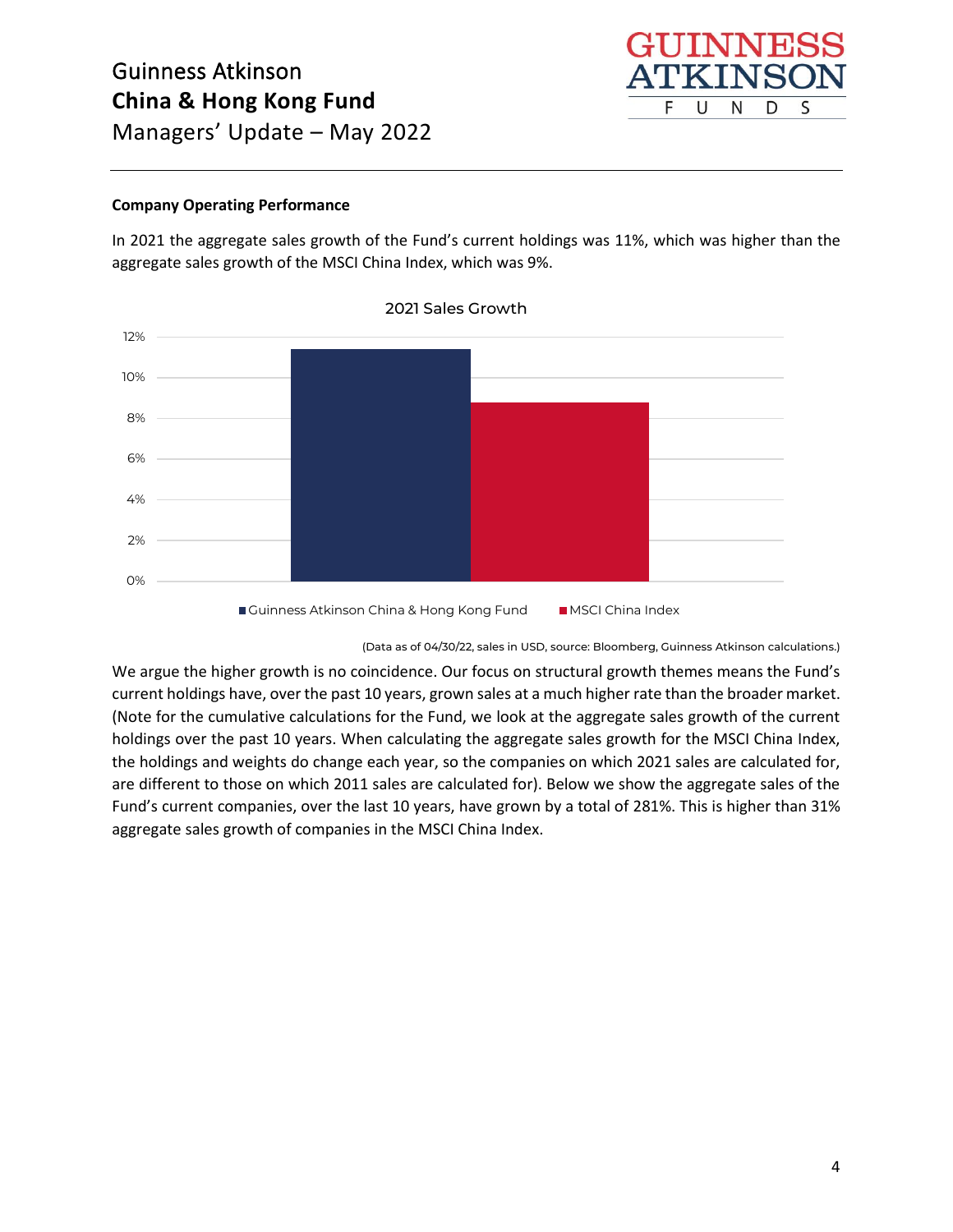



(Data as of 04/30/22, sales in USD, source: Bloomberg, Guinness Atkinson calculations.)

In 2021, the net margin of the Fund's current companies was 11.4% compared to 8.8% for the companies in the MSCI China Index. So not only was the Fund able to grow sales at a higher rate than the broader market but it was also able to do so with much higher profitability.



(Data as of 04/30/22, source: Bloomberg, Guinness Atkinson calculations.)

As a result, the aggregate net income growth of the Fund's current companies was 7% in 2021, compared to aggregate net income growth of only 3% for the companies in the MSCI China Index.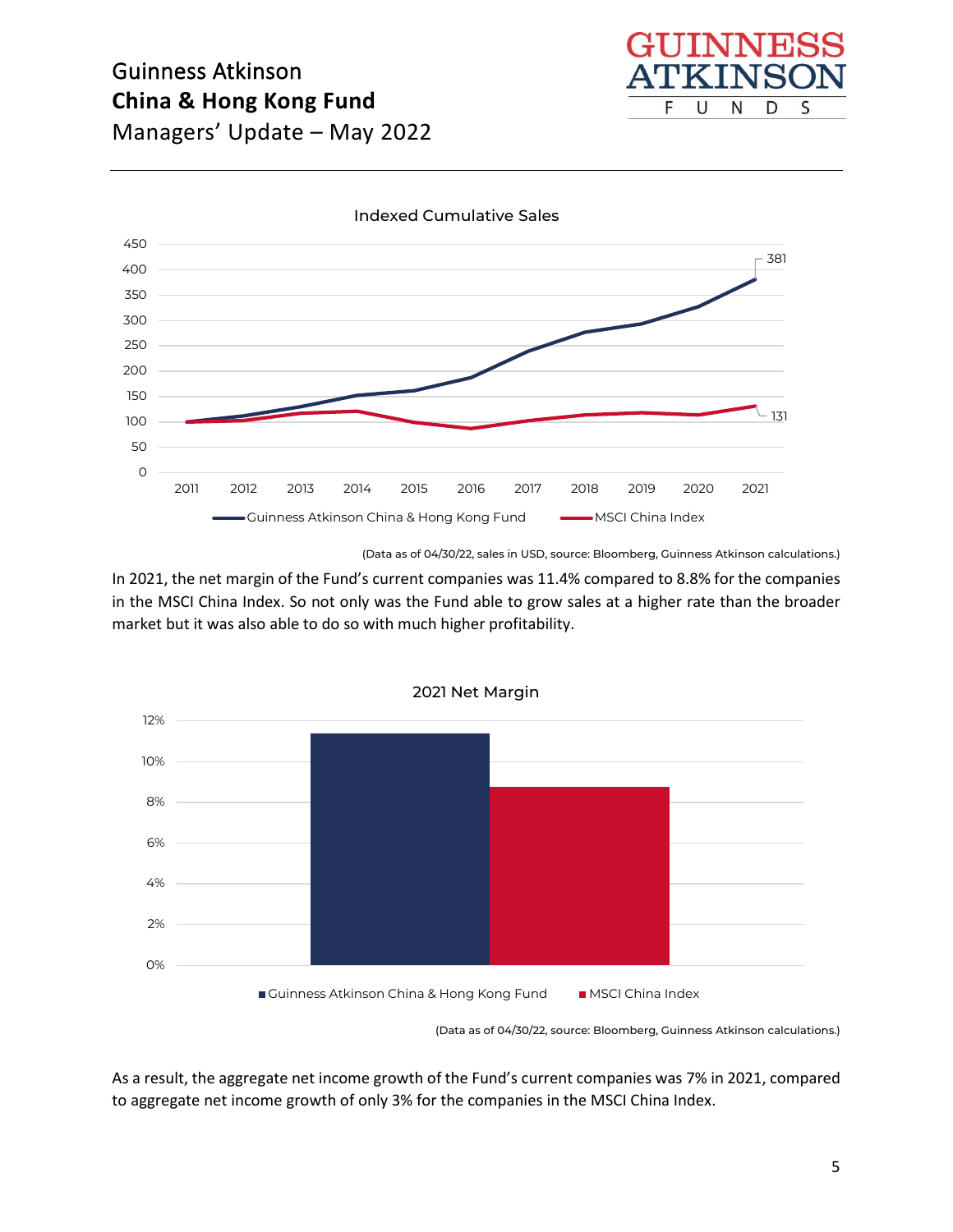



2021 Net Income Growth

(Data as of 04/30/22, net income in USD, source: Bloomberg, Guinness Atkinson calculations.)

The aggregate net income of the Fund's current companies, over the last 10 years, has grown by 264%. This compares to essentially no growth in the aggregate net income of the companies in the MSCI China Index. We do occasionally see articles arguing China is not investable because of the lack of long-term earnings growth in the broader market. We agree that the earnings growth of the broader market is poor, which is what made the Fund so attractive. We are not investing in the broader market – we are investing, with high conviction, in a set of well-run companies which give exposure to the structural growth themes in China. This has resulted, as we have shown, in much higher aggregate sales and earnings growth for the Fund's holdings over the past 10 years.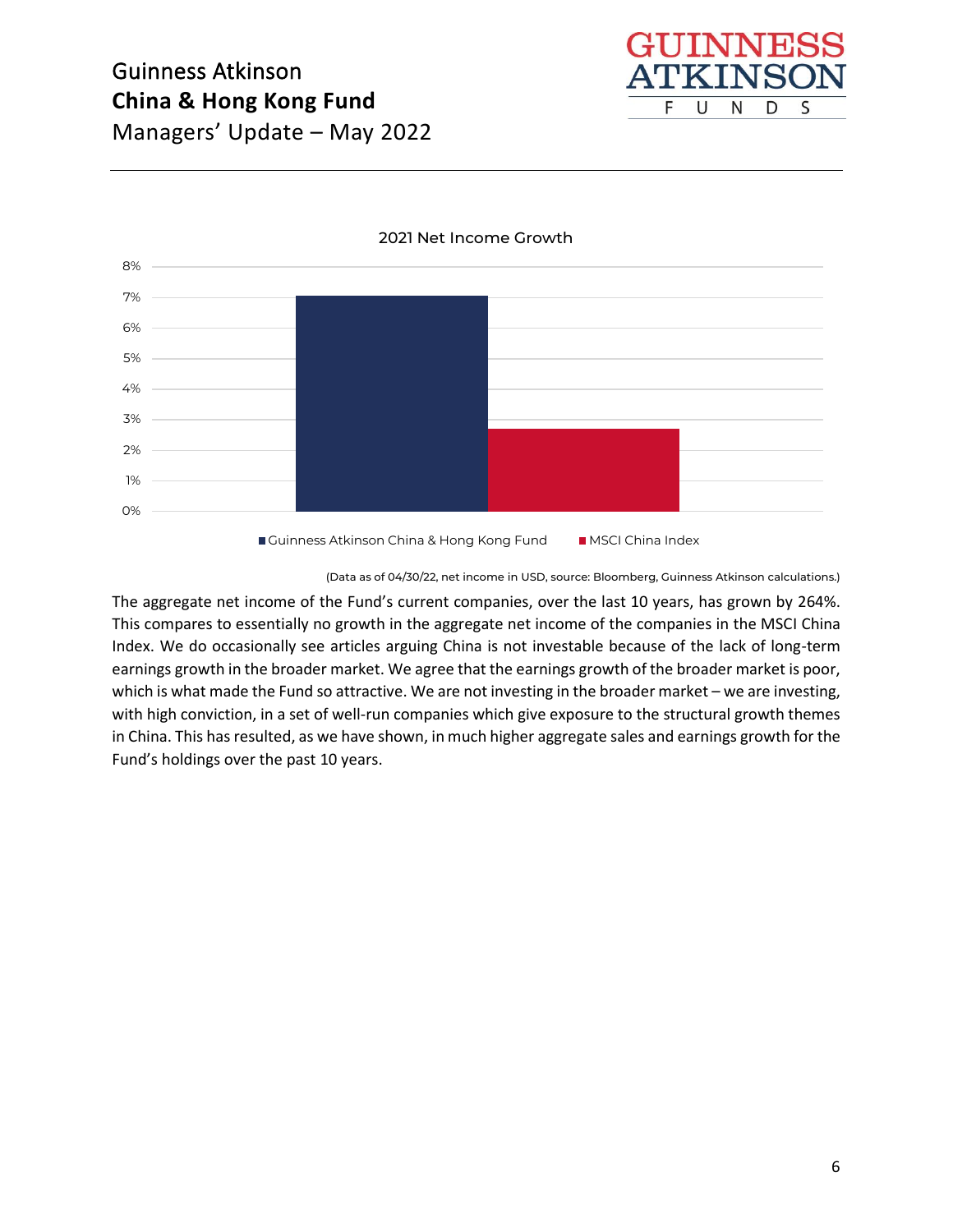



(Data as of 04/30/22, sales in USD, source: Bloomberg, Guinness Atkinson calculations..)

#### **Outlook**

With regards to valuation multiples, we do carry out a valuation discipline to ensure we do not overpay for growth. We carry out two disciplines – a discounted cashflow (DCF) approach and an earnings sensitivity approach. In the DCF approach, we assume various revenue growth rates and earnings before interest, taxes, depreciation, and amortization **(**EBITDA) margins to assess upside in each scenario. We factor in, for example, the upside if growth and/or margins are lower than expected. We also model in the effect of rising discount rates, which would be prompted by rising interest rates, which we are seeing in the US. In the earnings sensitivity approach, we assume various earnings growth rates and ending valuation multiples. Again, here we assess upside if growth is lower than expected, or if multiples fall due to mean reversion or rising global discount rates.

China is trading at valuations that are one standard deviation below its average since November 2015 – we use this starting point because this is when the China ADRs (Chinese American Depositary Receipts) were added to the index. To put this into context, China was last trading at these levels during the trade war and late 2015/early 2016. The portfolio is valued at 13.9x on estimated 2022 earnings, which puts it at a 29% premium to the MSCI China Index which trades at 10.8x. We hope we have shown in this update that this premium is worth paying for.

Edmund Harriss (portfolio manager)

Sharukh Malik (portfolio manager)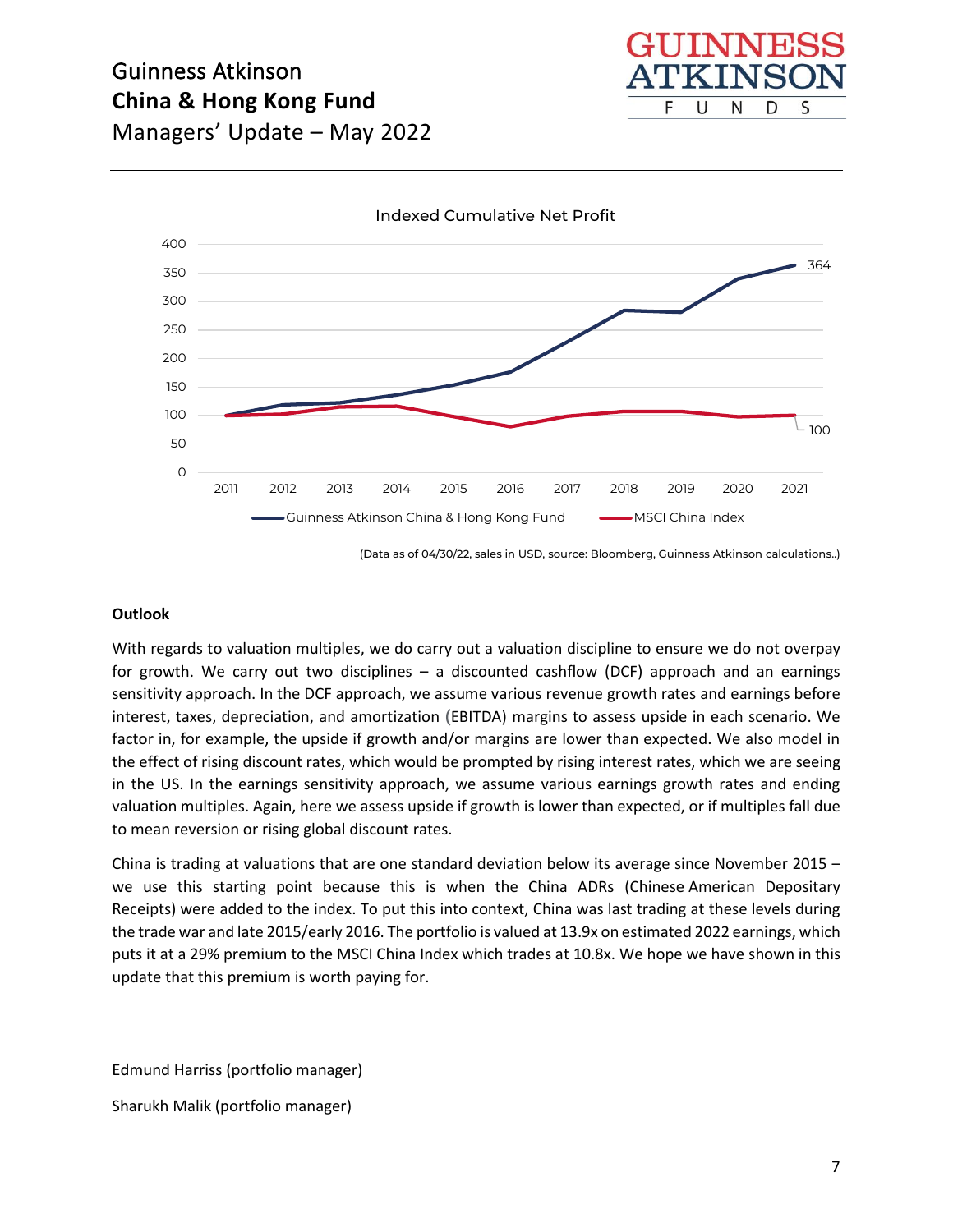

## **Performance**

| As of 04/30/2022                                   | <b>YTD</b> | 1 Year    | 3 Year   | 5 Year | 10 Year |
|----------------------------------------------------|------------|-----------|----------|--------|---------|
| China & Hong Kong Fund<br>(ICHKX)                  | $-20.00\%$ | $-30.96%$ | $-2.92%$ | 2.64%  | 2.79%   |
| <b>Hang Seng Composite</b><br><b>Index TR</b>      | $-12.34%$  | $-28.46%$ | $-4.42%$ | 1.73%  | 4.09%   |
| <b>MSCI China Net Total</b><br><b>Return Index</b> | $-17.70%$  | $-36.18%$ | $-5.04%$ | 2.12%  | 3.75%   |

| As of 03/31/2022                                   | <b>YTD</b> | 1 Year    | 3 Year   | 5 Year | 10 Year |
|----------------------------------------------------|------------|-----------|----------|--------|---------|
| <b>China &amp; Hong Kong Fund</b><br>(ICHKX)       | $-15.16%$  | $-25.13%$ | 0.31%    | 3.97%  | 3.58%   |
| <b>Hang Seng Composite</b><br><b>Index TR</b>      | $-8.83%$   | $-24.19%$ | $-2.49%$ | 2.88%  | 4.77%   |
| <b>MSCI China Net Total</b><br><b>Return Index</b> | $-14.19%$  | $-32.54%$ | $-3.01%$ | 3.51%  | 4.54%   |

All returns over 1 year annualized. *Source: Bloomberg, Guinness Atkinson Asset Management.*

Expense Ratio: 1.50%

*Performance data quoted represents past performance; past performance does not guarantee future results. The investment return and principal value of an investment will fluctuate so that an investor's shares, when redeemed, may be worth more or less than their original cost. Current performance of the Fund may be lower or higher than the performance quoted. Performance data shown is current to the most recent month and quarter end. To obtain performance as of the most recent month end, please visit www.gafunds.com or call 1-800-915-6565. Performance data does not reflect the 2% redemption fee for shares held less than 30 days and, if deducted the fee would reduce the performance noted.*

*The Fund's investment objectives, risks, charges and expenses must be considered carefully before investing. The statutory and summary prospectus contains this and other important information about the investment company, and it may be obtained by calling 800-915-6566 or visiting gafunds.com. Read it carefully before investing.*

**Investments in foreign securities involve greater volatility, political, economic and currency risks and differences in accounting methods. These risks are greater for emerging markets countries. The China and/or Hong Kong stock markets in which the Fund invests may experience periods of volatility and instability. These**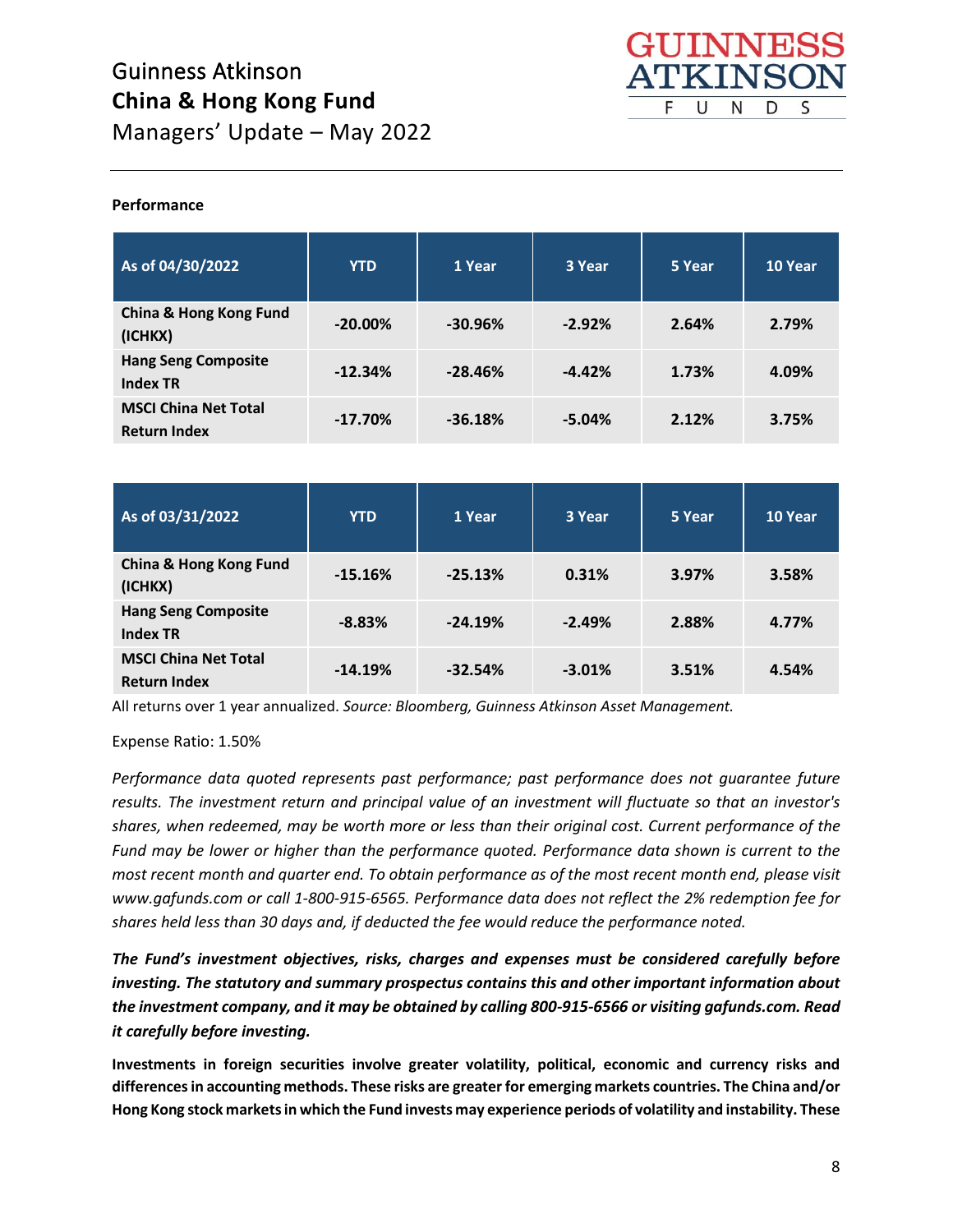

**fluctuations may cause a security to be worth less than it was at the time of purchase. Market risk applies to individual securities, a particular sector or the entire economy. China and/or Hong Kong stocks may fall out of favor with investors, the value of Chinese currencies may decline relative to the U.S. dollar and/or China or Hong Kong stock markets may decline generally. The Fund invests in invest in small-cap or mid-cap, which involve additional risks such as limited liquidity and greater volatility, than investments in larger companies.**

One cannot invest directly in an Index.

The Shanghai Shenzhen CSI 300 Index is a market capitalization-weighted stock market index designed to replicate the performance of the top 300 A-share stocks traded in the Shanghai and Shenzhen stock exchanges.

Hang Seng Composite Total Return Index is a market capitalization weighted index that monitors the performance of stocks listed in Hong Kong.

In China, the NBS Manufacturing Purchasing Manager Index measures the performance of the manufacturing sector and is derived from a survey of more large-scale, state-owned companies. The Manufacturing Purchasing Managers Index is based on five individual indexes with the following weights: New Orders (30%), Output (25%), Employment (20%), Suppliers' Delivery Times (15%) and Stock of Items Purchased (10%), with the Delivery Times index inverted so that it moves in a comparable direction.

The Caixin PMI measures the performance of the manufacturing sector and is derived from a survey of more private companies.

MSCI AC Asia Pacific ex Japan Index is free float-adjusted market capitalization weighted index that is designed to measure the equity market performance of countries in the Asia Pacific region.

MSCI Europe Index is a free float-adjusted market capitalization weighted index that is designed to measure the equity market performance of European markets.

MSCI EM Index is a free float-adjusted market capitalization weighted index that is designed to measure the equity market performance of Emerging markets in Asia, Europe, Middle East, Africa and Latin America.

MSCI EM ex China is the same as the MSCI Emerging Markets Index but excludes China.

MSCI China Index captures large and mid cap representation across China A shares, H shares, B shares, Red chips, P chips and foreign listings (e.g. ADRs). With 703 constituents, the index covers about 85% of this China equity universe.

The MSCI China A Index captures large and mid-cap representation across China securities listed on the Shanghai and Shenzhen exchanges. The index covers only those securities that are accessible through "Stock Connect".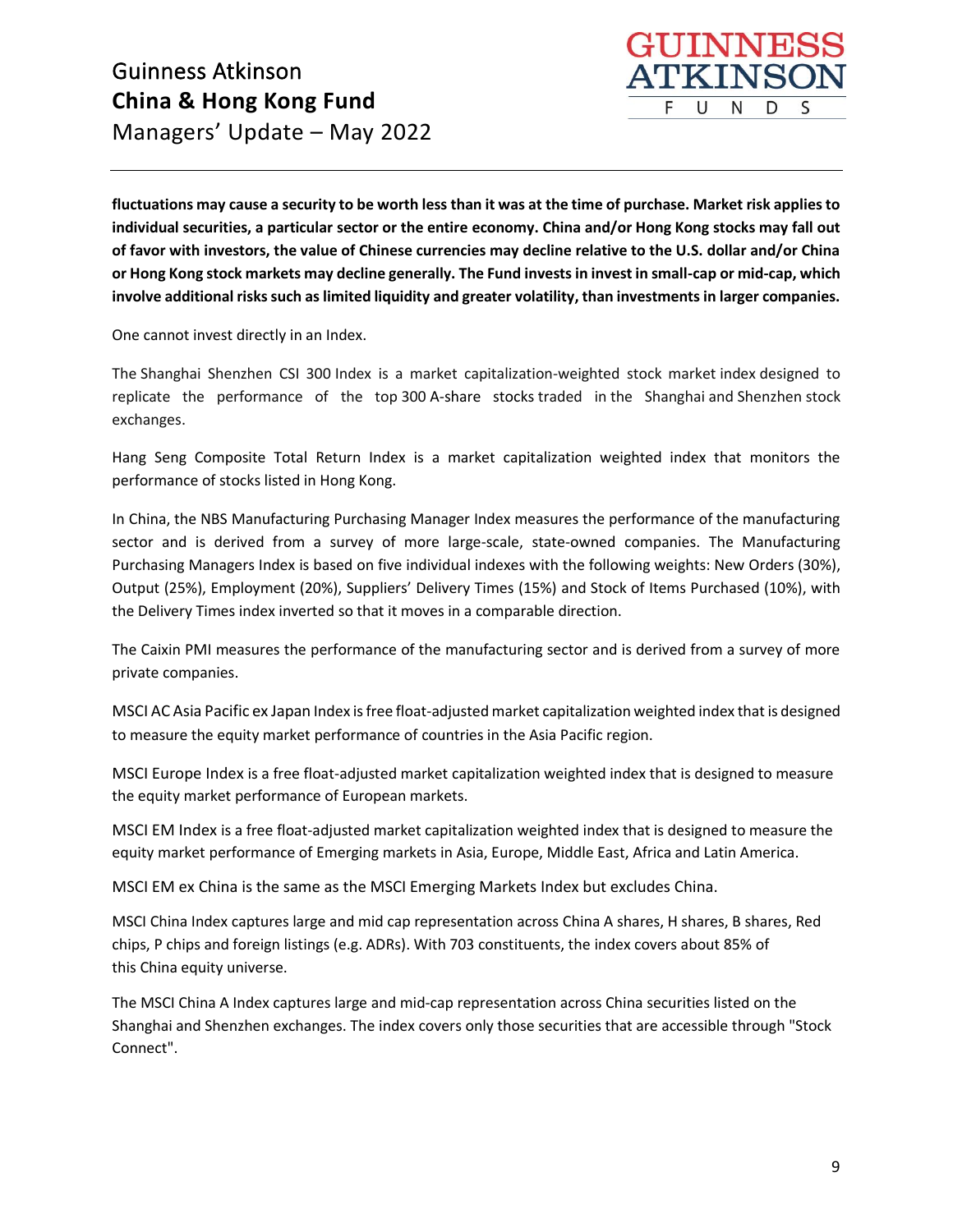

MSCI Hong Kong Index is a capital weighted stock index designed to measure the performance of the large and mid cap segments of the Hong Kong market. It has 48 constituents and covers approximately 85% of the free float-adjusted market capitalization of Hong Kong equity stocks.

MSCI Golden Dragon is a composite of the MSCI China, Hong Kong and Taiwan Indices which are free float-adjusted market capitalization weighted indices that is designed to measure the equity market performance of the respective markets.

MSCI Japan Index is a free float-adjusted market capitalization weighted index that is designed to measure the equity market performance of the Japanese market.

MSCI World Index is a free float-adjusted market capitalization weighted index that is designed to measure the equity market performance of developed markets.   

MSCI China Growth Index captures large and mid cap securities exhibiting overall growth style characteristics across the Chinese equity markets.

MSCI China Value Index captures large and mid cap Chinese securities exhibiting overall value style characteristics. The value investment style characteristics for index construction are defined using three variables: book value to price, 12-month forward earnings to price, and dividend yield.

S&P 500 Index is a market-capitalization-weighted index of leading publicly traded companies in the U.S.

Price/Earnings ratio (P/E) is an equity valuation multiple. It is defined as market price per share divided by annual earnings per share

Discounted cashflow measures future cashflows in terms of today's value using discount rates.

Standard deviation (SD) is a statistic that measures the dispersion of a dataset relative to its average.

The Required Reserve Ratio (RRR) is how much of a bank's capital that must be kept as reserves.

Opinions expressed are subject to change, are not a guarantee and should not be considered investment advice. Past performance is not indicative of future results.

Top Fund Holdings as of 4/30/2022:

| 1.                    | China Overseas Land & Investments Ltd | 4.66% |
|-----------------------|---------------------------------------|-------|
| $\mathcal{P}_{\cdot}$ | NetEase Inc.                          | 4.55% |
| 3.                    | JD.com Inc                            | 4.29% |
| 4.                    | NARI Technology Co Ltd                | 4.00% |
| 5.                    | AIA Group Ltd                         | 3.83% |
| 6.                    | Chongqing Fuling Zhacai Group Co Ltd  | 3.79% |
| 7.                    | Haier Smart Home Co Ltd               | 3.68% |
| 8.                    | Shenzhou International                | 3.67% |
| 9.                    | Inner Mongolia Yili - A Shares        | 3.62% |